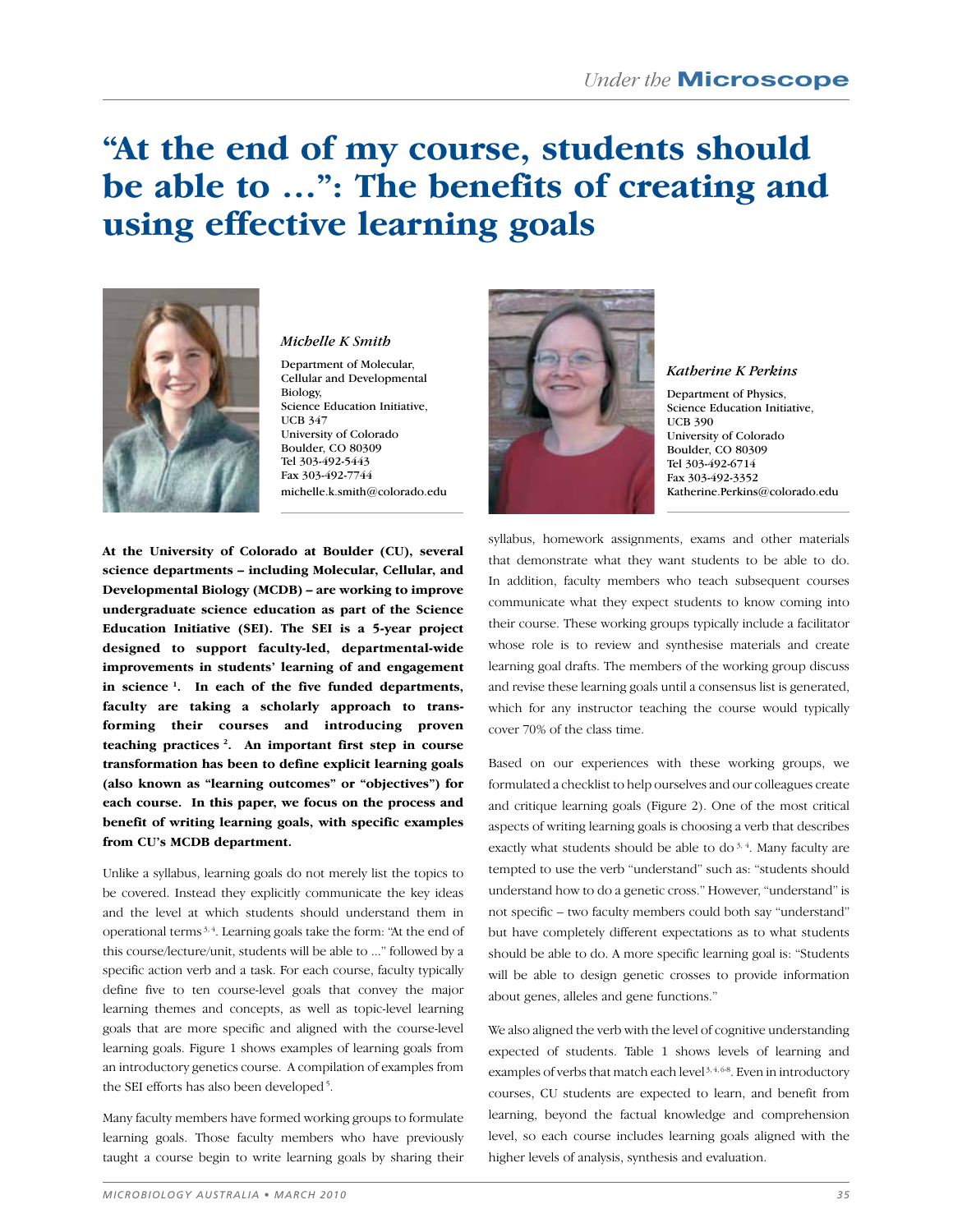At CU, we have also made an effort to craft learning goals that convey the relevance and usefulness of any particular content to students. Specifically, we used everyday language and applications where possible and were selective and minimal in the use of specific, technical terms. In addition, we did not limit learning goals to course-specific content. Many courses at CU include goals that focus on skills, habits of mind and affective outcomes such as: "Students should be able to justify their thinking and/or approach to a biological question, in either written or oral form."

Writing learning goals requires effort and time, but carries multiple benefits for the faculty who write the goals, their students and the department as a whole. Once defined, faculty turn to the learning goals as they plan class time, develop homework and write exams<sup>9</sup>. As a result, all aspects of the course become better aligned and focus on what faculty most want students to achieve. Faculty using learning goals also report that writing high-quality exam questions becomes faster and easier<sup>10</sup>. At CU, we have seen that the cognitive level of exams often increases as faculty align the questions with the higher cognitive level of the learning goals  $11$ .

When faculty share learning goals with students, students and faculty both find substantial benefit from the improved communication<sup>10</sup>. At CU, faculty use a variety of ways to communicate learning goals, including posting them online and beginning each lecture by presenting the relevant learning goals for the day. One MCDB faculty member, Dr Bill Wood, explains that learning goals decrease frustrations for both students and faculty by giving the students an answer, up front, to the perennial question "what's going be on the final exam?" He adds:

### Learning goals are student-centered, telling students what levels of understanding they should achieve and what they should be able to do when the course is completed.

End-of-year surveys reveal that students are overwhelmingly positive about having access to learning goals<sup>10</sup>. Students report the greatest benefit is that learning goals let them "know what I need to know", which helps students focus on important ideas and study more effectively.

For departments, writing learning goals has informed, shaped and aligned the departmental curriculum. By considering the learning goals from multiple courses, departments have discovered that some concepts were taught in an identical manner in multiple courses and other critical concepts were omitted entirely. As a result, faculty members who teach different courses have begun to work together so that their goals complement each other and encompass what every student should be able to do by graduation. For instance, some fundamental evolution concepts were added to the MCDB curriculum after this process highlighted their absence.

Finally, one of the greatest benefits we have seen with learning goals is that their creation has increased intellectual discussion

among faculty regarding education issues. These discussions not only include determining key learning goals, but also what types of promising educational practices can be used to teach and assess these goals. As more faculty are systematically measuring what their students are learning, they also continue to revise their learning goals to improve upon what students should be able to do at the end of each course.

#### Figure 1. Examples of learning goals from an introductory genetics course.

**Course learning goal:** Deduce information about genes, alleles and gene functions from analysis of genetic crosses and patterns of inheritance.

#### Topic learning goals:

- a) Draw a pedigree based on information in a story problem.
- b) Distinguish between different modes of inheritance.
- c) Calculate the probability that an individual in a pedigree has a particular genotype or phenotype.
- d) Design genetic crosses to provide information about genes, alleles and gene functions.
- e) Use statistical analysis to determine how well data from a genetic cross or human pedigree analysis fits theoretical predictions.

#### Figure 2. Checklist for creating learning goals.

- $\triangleright$  Does the learning goal identify what students will be able to do after the topic is covered?
- $\checkmark$  Is it clear how you would test achievement of the learning goal?
- Do chosen verbs have a clear meaning?
- Is the verb aligned with the level of cognitive understanding expected of students? Could you expect a higher level of understanding?
- $\checkmark$  Is the terminology familiar or common? If not, is knowing the terminology a goal?
- $\checkmark$  Is it possible to write the goal so it is relevant and useful to students (for example, connected to their everyday life, or does it represent a useful application of the ideas)?